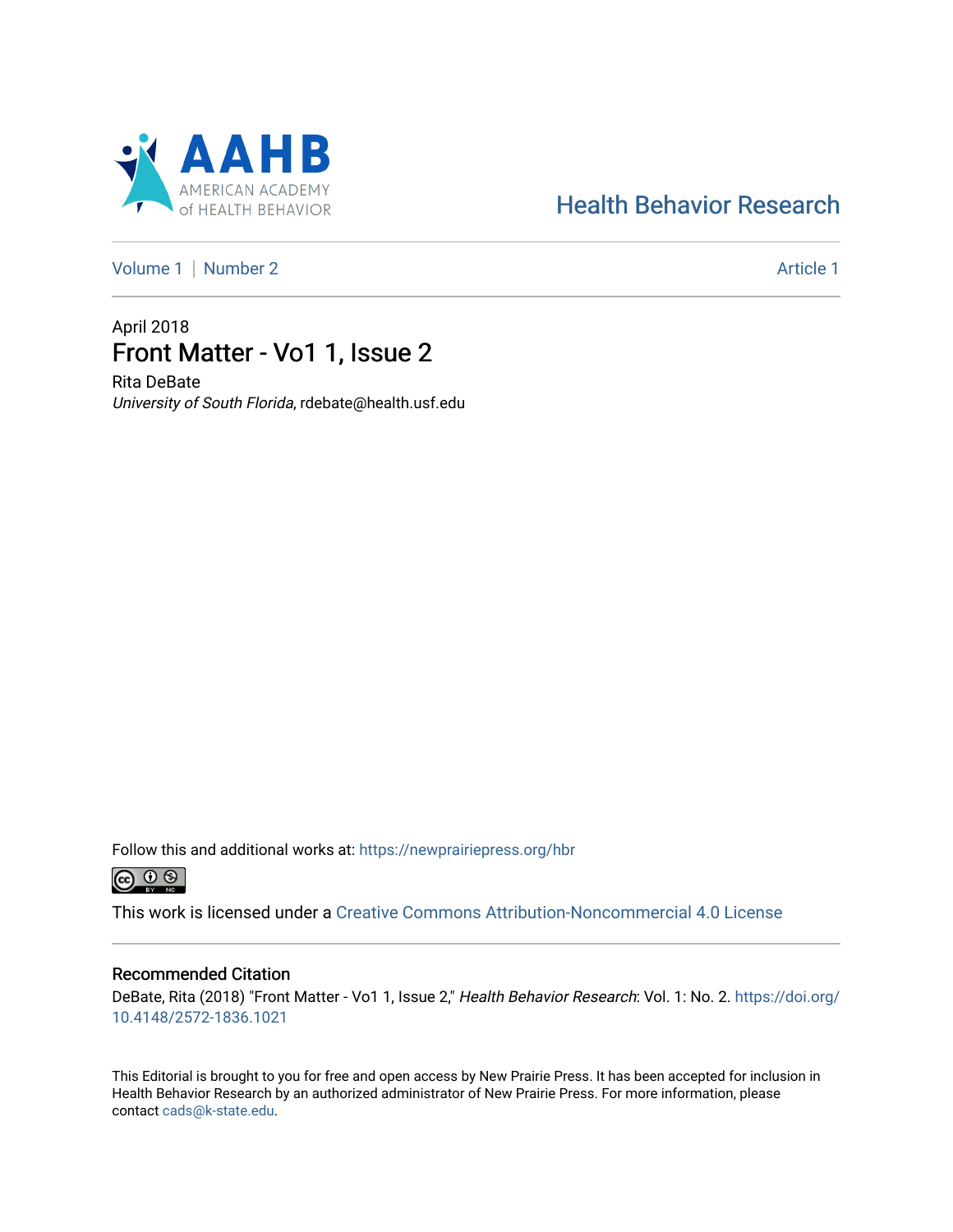## Front Matter - Vo1 1, Issue 2

## Abstract

This is the front matter of Volume 1, Issue 2 of Health Behavior Research. It includes the Table of Contents with links to the published articles and publication information.

## Keywords

N/A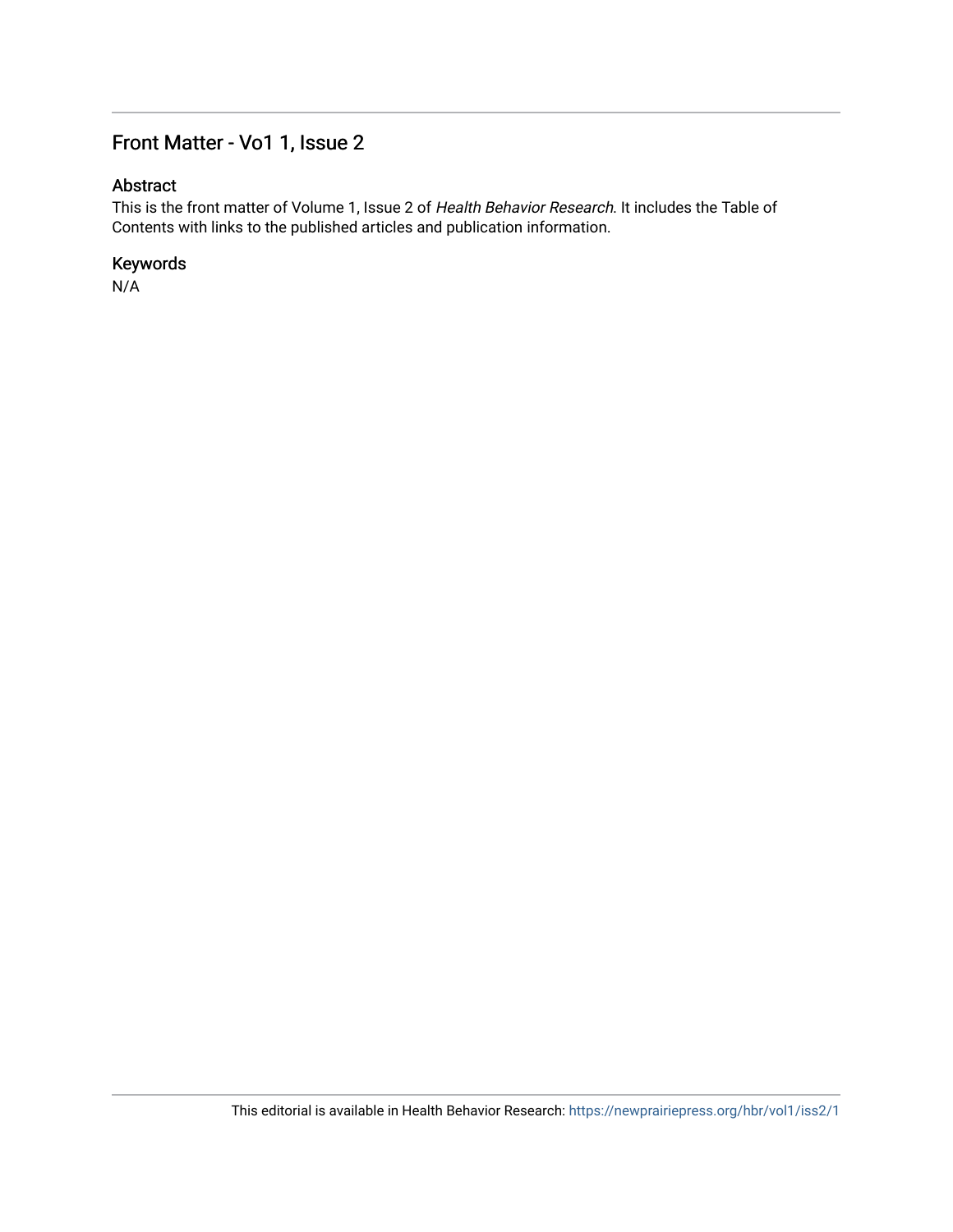## AMERICAN ACADEMY OF HEALTH BEHAVIOR

Vol. 1, Number 2 **Spring 2018**

#### Editor-in-Chief

Rita DeBate, MPH, PhD, FAED, FAAHB University of South Florida

#### Assistant Editor-in-Chief

Anna E. Greer, PhD, CHES Sacred Heart University

#### Honorary Laureate Editors

Lawrence W. Green, DrPH, DSc (Hon), FAAHB University of California at San Francisco Steven Yale Sussman, PhD, FAAHB University of Southern California

#### Editorial Board

John D. Clapp, PhD, FAAHB The Ohio State University

John P. Elder, PhD, MPH, FAAHB San Diego State University

Andrea C. Gielen, ScM, ScD, FAAHB Johns Hopkins University

Matthew Lee Smith, PhD, MPH, CHES, FAAHB The University of Georgia Texas A&M University

> Jay Maddock, PhD, FAAHB Texas A&M University

Deborah Parra-Medina, MPH, PhD, FAAHB University of Texas at Austin

> Scott Rhodes, PhD, MPH, FAAHB Wake Forest University

David Wyatt Seal, PhD, FAAHB Tulane University

Keith J. Zullig, MSPH, PhD, FAAHB West Virginia University

#### Copyeditor

Brooklyn Wynveen, PhD Sam Houston State University

#### Editorial Assistant

Iverta Allen, MPA University of South Florida

*Health Behavior Research* is dedicated to the translation of research to advance policy, program planning, and/or practice relevant to behavior change. This aim is accomplished by publishing scholarly works from basic and applied scientists that rigorously apply, test, and inform efforts to revise, refine, or reject theoretical principles.

DeBate: Front Matter - Vo1 1, Issue 2<br>HEALTH BEHAVIOR RESEARCH

## **Table of Contents**

### Note from the AAHB President *Mark B. Reed*

## Laureate Address

*John Clapp*

## Evaluating the Effects of the Teen Outreach Program on Positive Youth Development Constructs

*Rita DeBate, Helen Mahony, Ellen Daley, Wei Wang, Stephanie L. Marhefka, Sarah B. Maness, Markku Malmi, Robert Ziemba, Charlotte Noble, Eric R. Walsh-Buhi*

## Social Cognitive Models of Fruit and Vegetable Consumption, Moderate Physical Activity, and Sleep Behavior in Overweight and Obese Men *Adam P. Knowlden, Michael A. Grandner, Rebecca Robbins*

## Examining the Health Action Process Approach for Predicting Physical Activity Behavior in Adults with Back Pain

*Derek A. Crawford, Robert A. Terry, Carrie Ciro, Susan B. Sisson, Carol P. Dionne*

## American Academy of Health Behavior 2018 Annual Meeting: Meeting Overview and Conference Abstracts

*Renée Umstattd Meyer*

## **AAHB Board of Directors**

Mark Reed, PhD **Annie Nguyen, PhD** Annie Nguyen, PhD Mohammad Torabi, PhD Julie M. Croff, PhD **Sommers, M.Ed., CHES** Hsien-Chang Lin, PhD Lara McKenzie, PhD Katie M. Heinrich, PhD Wenhua Lu, PhD Jessica Rath, PhD Anna E. Greer, PhD Kathryn E. Dolphin, PhD Publishéd by New Player, ይከታ<sub>ለተ</sub> MCHES Mary Steinhardt, EdD, LPC **Produce Leigh Ann Simmons, PhD, MFT** 1